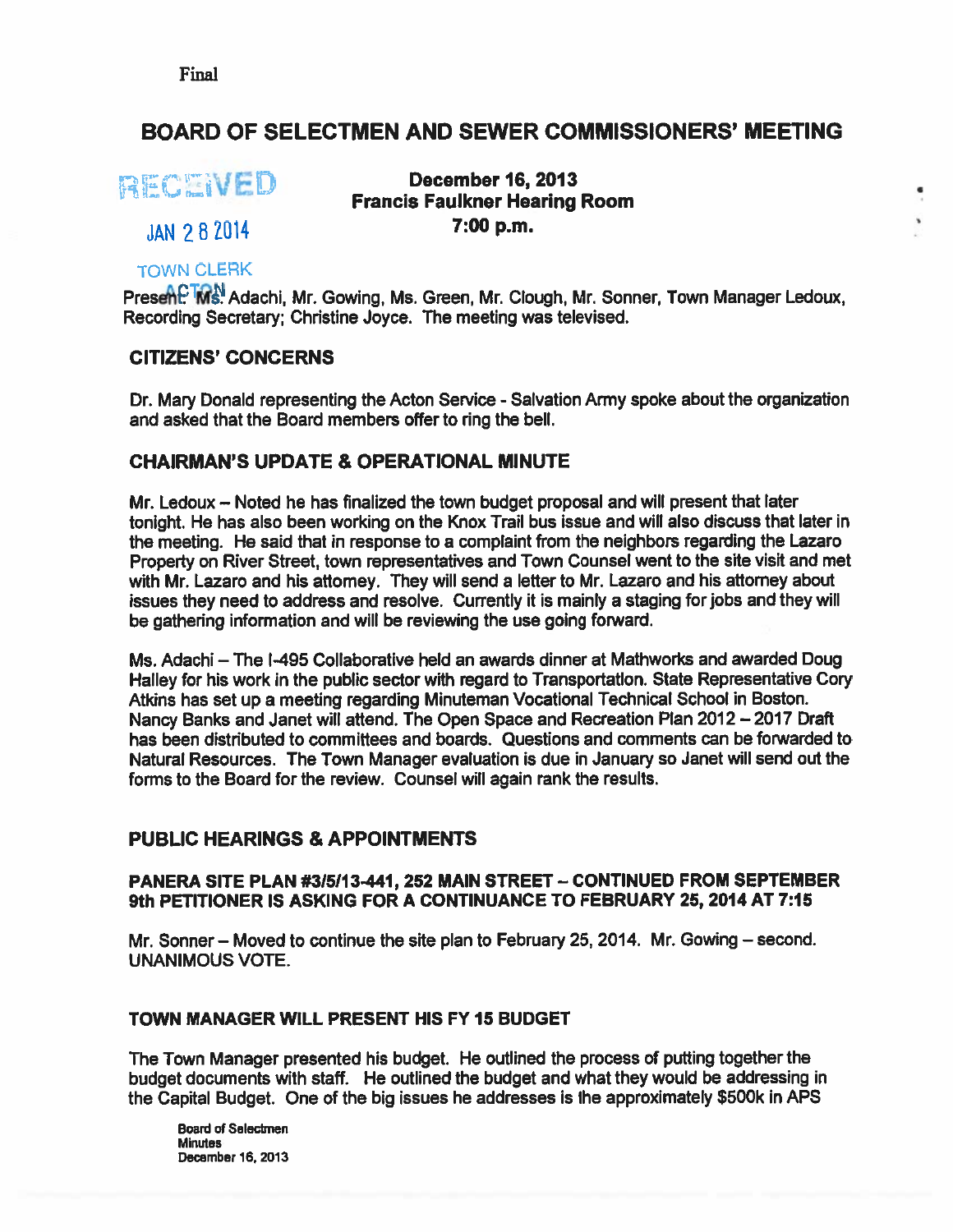#### Final

retiree health insurance that was previously covered under the APS budget and now is under the town purview. He is continuing to work with the district to figure out how this can be addressed so we are made whole. He discussed the main budget drivers and outlined the municipal budget functions. Without the APS retiree costs, this budget represents <sup>a</sup> 2.2% increase over FY'14.

Mr. Sonner asked if the \$588,000 for public teachers would be an ongoing cost. Mr. Ledoux said that it would but that it would be diminishing over time. Mr. Sonner asked for <sup>a</sup> New positions impact for FY15 could he ge<sup>t</sup> break out of what planned impact for FY16 as well.

Mr. Clough asked about the new Arborist position within the Municipal Properties. He also expressed his concerns with the  $4.2\%$  increase in the budget over  $FY'14$  if we do have to account for the APS retirees.

Mr. Gowing asked about the highway vehicle replacement process. Mr. Ledoux said it would be <sup>a</sup> lease-like program instead.

Ms. Green asked about the ALS proposal and asked to see the study we funded at last years town meeting.

Herman Kabokoff — Asked about procedural issues, and how the data will be made available to the public. The Town Manager noted that the Budget is on the town website as of tonight and that people can ask the Town Manager's office for <sup>a</sup> hard copy.

Mr. Evans asked about OPEB and it's affect on potential employees and asked for profit and loss information for the Nursing Service.

#### CVS — SITE PLAN #8110113444, DRAFT DECISION

Ms. Adachi introduced the draft decision. She noted that she worked with the Zoning Enforcement Officer on the various conditions included in the draft.

Mr. Gowing was concerned with the excessive number of parking spaces. He noted that we've expressed our concerns before but this continues to be an issue.

Mr. Sonner commented on section 3.1.2 about screening trees, he thought from our previous discussion that the trees would be on the south side. Height of trees neighbors asked for was 30 feet minimum and no small juniper bushes. He asked about current or potential plantings and was it discussed with Mr. Charter.

Mr. Clough asked about page 4, 2.12 flexible parking <sup>p</sup>lan. He wanted to see if we could bind and restrict the number of parking in subsequent development.

Ms. Green was concerned about parking and wants to talk about it more but did not want to de rail the project. She asked about having them take out the spaces in the two separate rows along the back. Scoff Mutch said it made since to take the back 30 out. They will have plenty of parking.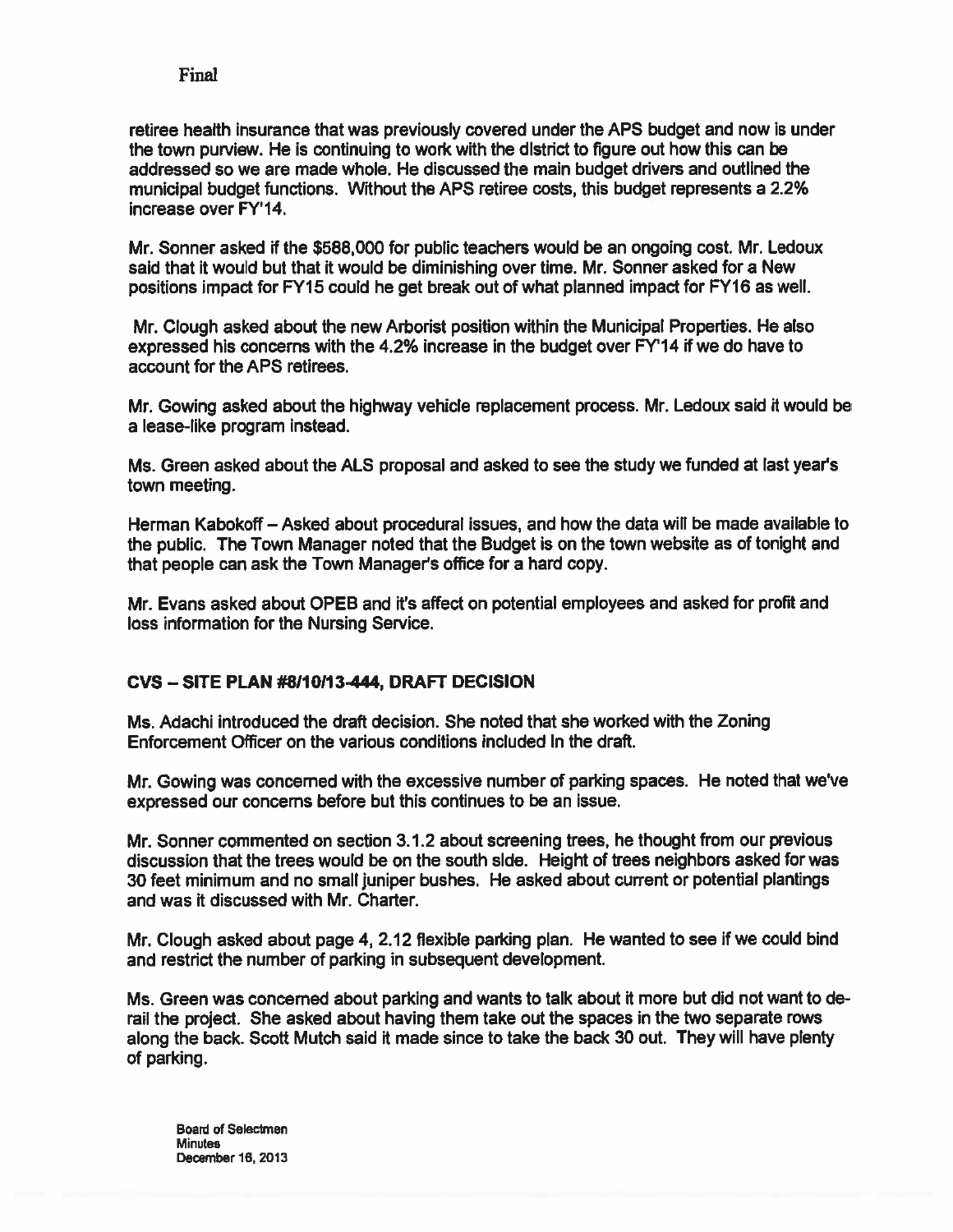Mr. Mattocks — Noted that they do not have <sup>a</sup> project without that parking. They anticipate <sup>a</sup> high volume store and will be <sup>a</sup> 24 hour operation. If they cannot deliver the parking the deal is off.

Ms. Adachi has observed and noted that most Walgreens and other pharmacies have too much parking.

The CVS proponents said they had worked very hard to design the building to address our concerns. They have worked hard with the Town to develop this site.

Doug Tindal, resident, noted that in laying out shopping centers they tend to be more high density parking. He felt we should be look again and give them <sup>a</sup> little more than the minimum but not all they are asking for.

Mr. Clough spoke about Kelley's Corner development and the amount of time and money going in to it. He commented that we have all these Kelley Corner issues and he would like to see <sup>a</sup> comprehensive plan of the three parcels that are now being presented in <sup>a</sup> piece meal manner.

Rich Maftocks said they will be coming to the boards to talk about moving forward with the future projects and would like to permit the next two buildings together. On the issue of how many parking spaces, he noted that the spaces will not be used at all times but that peak periods will require more spaces to be available.

Ms. Green said we have worked hard with neighbors and there has been give and take on the issues on both side.

Mr. Sonner said it is balancing of the two risks — CVS under planning our risk is we over build the lots. If we under plan they could come back when they need more spaces.

Vinnie Cuftone noted the concern of the board, but they needed the parking spaces.

Mr. Gowing noted that the problem is every business wants <sup>a</sup> guarantee of parking spaces. But we need to address the best interests of the citizens.

Ms. Adachi asked if we reduce by 19 to 20 spaces and would that be an issue with Planning. Scott said the 18 at the back and would become landscaping and would help the situation.

Tim Boisvert, president of TRB felt it was important to note that the perception of the loading in the rear was second generation. They switched the opening and loading dock at the site. He said they have been working with Roland for five years and have <sup>g</sup>iven and <sup>g</sup>iven and are asking for <sup>a</sup> site <sup>p</sup>lan with the parking they need. They have no flexibility on the parking. They have done everything Roland suggested and are proud of the <sup>p</sup>lan. 3.2 draft says we can analyze the three driveways and combine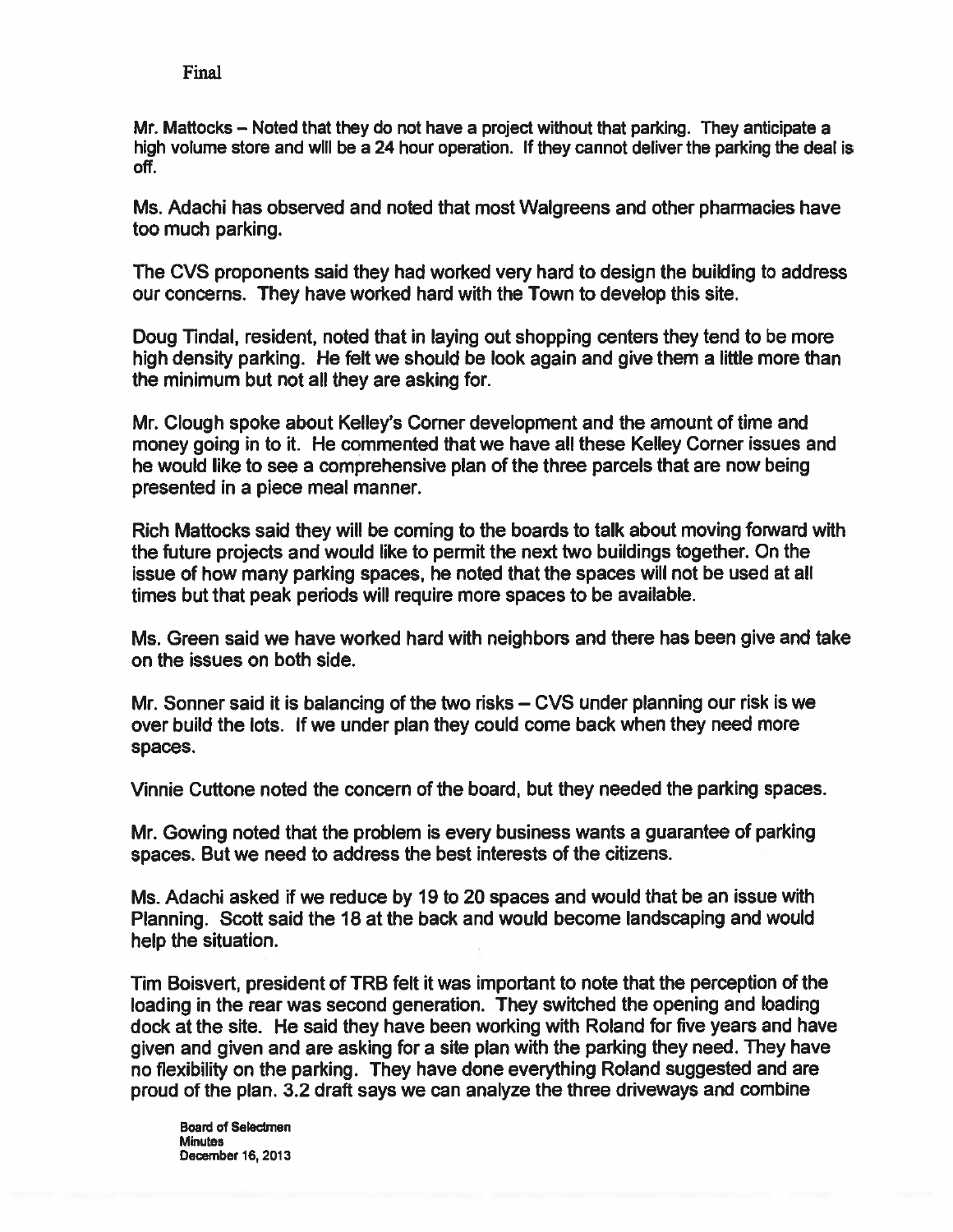Final

them into one with future site plans. He asked that we tighten up the language and no change in the foot print of the building. This is CVS specific.

Mr. Sonner does not want to change the wording paragraph A so we retain the flexibility and he wants to drop 18 spaces.

Ms. Green was comfortable in with 54 parking spots total. She noted that we have shown good faith and they have too. Parking is the one remaining issue.

Mr. Bosivert said they will have to appeal this reduction of the spots.

Mr. Cowing agreed with what Ms. Green and said the 19 spaces are excess in this process.

Mr. Sonner said that if we limit the parking to 54 he could vote yes if we also deal with the tree plantings.

Bolher Engineering noted the language 3.2.A could work.

Mr. Sonner — Move to approve plan with 3 changes: In 3.1.2, change the word north to south, 2. In 2.11 change 97 to 78 and change 73 to 54, 3. In 3.2.1 A remove the words "features including." Ms. Green seconded.

Scott Mutch had some issues with the wording of the motion.

Withdrawn motion and second withdrawn.

3.1.5 reduced parking by 19 at the south of the building.

Mr. Sonner— Moved to approve with 4 changes: 1. Insert new language in 2.13 indicating that there is no justification for the number of parking spaces requested, 2. In 3.1.2, change north to south, 3. In 3.1.5 remove 19 spaces to the south of the building, 4. In 3.2.1 remove the words "features including." Ms. Green second, 4-1 Mr. Clough NO, Motion passes.

# SELECTMEN'S BUSINESS

#### ACTON COMMUNITY HOUSING CORPORATION, RECOMMENDATIONS REGARDING THE REUSE OF THE MORRISON FARM HOUSE

Ms. Adachi discussed the memo from Nancy Tavernier. She asked that Mr. Cowing outline the Morrison Farm group comments. Maryanne Ashton received the repor<sup>t</sup> and they have not met ye<sup>t</sup> since receiving Nancy's memo. They will be reviewing it in January and will forward their comments to the Board. Everyone agreed that it would be best to discuss this issue after hearing from the Morrison Farm Committee.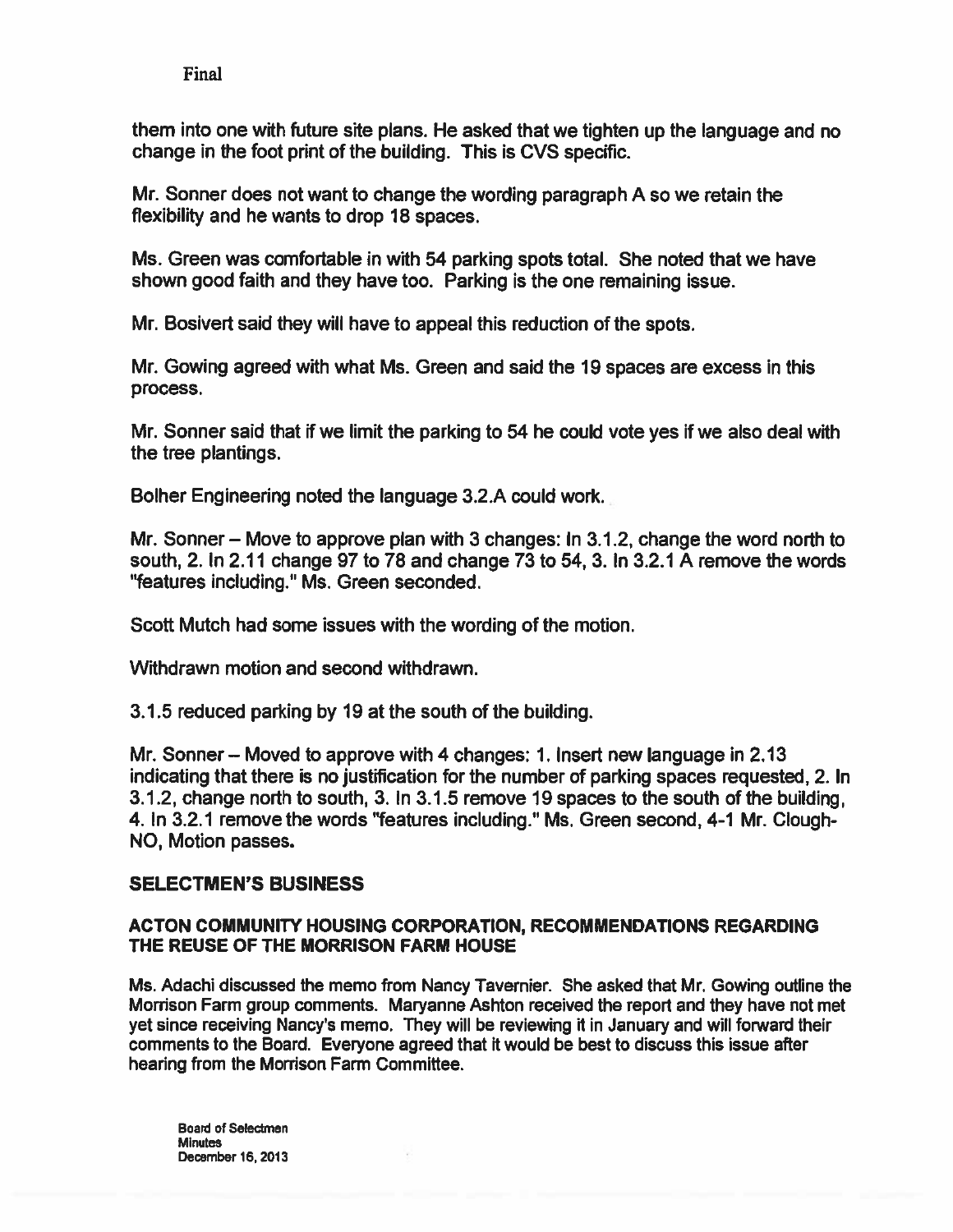#### KNOX TRAIL UPDATE DISCUSSION

The Town Manager outlined the results of the Town Meeting in Concord and the issues discussed that night. He said that he read the letter from the Board. He also noted that the Concord School Committee threatened to go to private busing if this proposa<sup>l</sup> was not approved. He noted that we have the same Town Counsel as Concord and that Steve Anderson asked if their firm could represen<sup>t</sup> Concord in any potential suit. Mr. Ledoux said no and since Town Counsel won't be able to represen<sup>t</sup> us either, he asked that the chair assist him in finding outside counsel. Mr. Sonner spoke about the out sourcing of the bus drivers and his impressions of the Concord Town Meeting.

Ms. Adachi spoke about the materials sent by the AWD. She said that they will need to be reviewed in January.

Ron Parenti of the Water District said at first thought it was not <sup>a</sup> big problem until they found out that there would be multiple uses such as <sup>a</sup> re-fueling station and storage of Town highway equipment on the site. He said that he was disappointed in how Concord has dealt with this issue.

Doug Tindal — has had experience with <sup>a</sup> similar issue in another town and noted that the noise and fumes are additional environmental issues.

Mr. Gowing — Moved to Authorize Town Manager to move forward with obtaining special counsel. Mr. Sonner second. UNANIMOUS VOTE

#### BOARD OF SELECTMEN VOTE TO CLOSE THE WARRANT FOR 2014 TOWN MEETING AT THE CONCLUSION OF BUSINESS ON DECEMBER 31, 2013

Mr. Gowing - Moved to close the warrant for 2014 Annual Town Meeting as noted above — Mr. Sonner — second. UNANIMOUS VOTE

#### SELECTMEN'S REPORTS

Mr. Sonner: —The Acton Memorial Library Long Range Planning will be coming before the Board January  $6<sup>th</sup>$ . Acton 2020 will also be approaching us about putting together a Steering Committee to focus on Kelley's Corner. He went on <sup>a</sup> ride along with the Fire Chief and toured the fire houses which was very informative. He announced that he will not be running for reelection in 2014.

Mr. Clough — The Community Preservation Committee is currently going through their applications. They have heard from Open Space, the Acton Woman's Club and on the proposal to repaint town hall. He mentioned the land gift of assorted parcels at Mill Dam - we will likely be seeing this on an agenda soon. The Finance Committee met and noted that the HIT took <sup>a</sup> \$700k hit and the funds are down 15 percen<sup>t</sup> and will need 10 percen<sup>t</sup> increase for current employees. They also discussed capital funds and how to use them.

Ms. Adachi — Shared pictures of the ABCC sculptures in NARA. ABCC will be making their gran<sup>t</sup> decisions and will be notifying applicants. She noted the work that the Conservation Commission and Linda McElroy have been doing in regard to the Trail Through Time. The School presented <sup>a</sup> broad view of the finances to the regional financial oversight committee.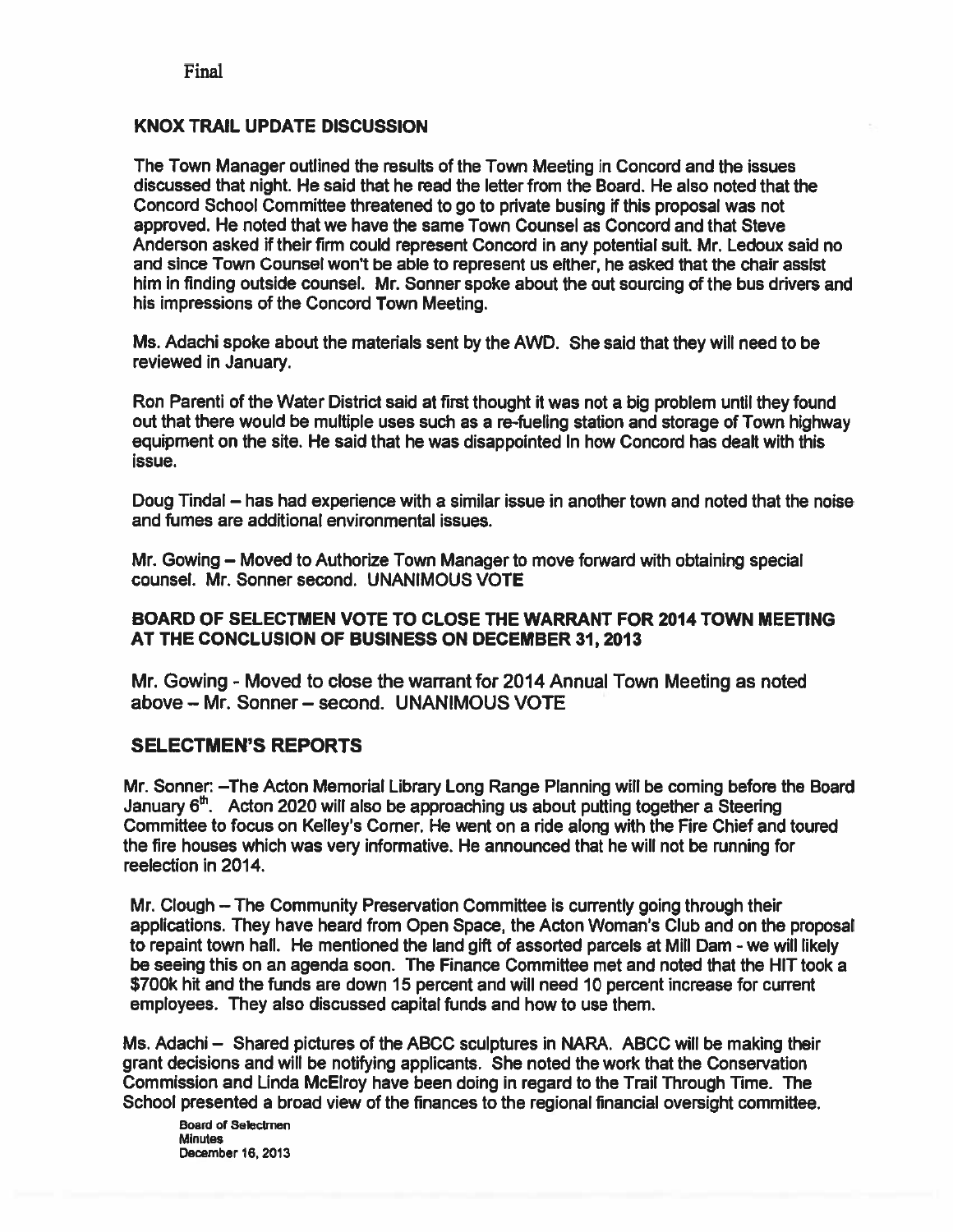WRAC will meet next week to work on the revised stormwater bylaw and have <sup>a</sup> <sup>p</sup>lace holder on the warrant for the bylaw. ZBA met and continued its hearing on <sup>6</sup> Post Office Square to January 6<sup>th</sup> because of issues with filing the notice of the hearing. She noted the Girl Scout tour at town hail. She will be working on the Annual Town Report.

Mr. Gowing — HDC — the Historic District discussed writing <sup>a</sup> suppor<sup>t</sup> letter to the CPC regarding the repainting of town hall in its original colors.

RTAC — MBTA Assistant General Manager, Marie Trottier, spoke about the MBTA system wide accessibility issues. Many of the older inner-city stations are not accessible currently and would not be without major renovations. On the commuter rail lines, about half of the existing are accessible. Marie came from Harvard University and was tagged with the responsibility of coming up with <sup>a</sup> <sup>p</sup>lan going forward. The first pass at the TIP were presented and will become formalized in January (when there will be <sup>a</sup> 30 day comment period). New projects to be considered for inclusion in the universe of projects should be submitted by end of January. Two TIP projects in our area are the Bruce Freeman rail trail and the Assabet River rail trail that are still on track.

ALS — better-than-expected excise tax and higher evaluation for new growth resulted in <sup>a</sup> positive \$366,000 over our last meeting. The school committee was going to vote their position on the FinCom point of view. There was discussion about the APS retiree's health insurance (which has been paid by the school in the past). It would represen<sup>t</sup> approximately 2% of the town budget.

 $LRTA -$  the LRTA voted on their OPEB fund allocation (\$76,000) for the year. They also voted to utilize PRIT as their investment vehicle.

Ms. Green — Recreation met with AB Youth Baseball representatives to discuss signage at Veterans Field. They are also looking at <sup>a</sup> fee structure for the new NARA pavilion use. They also will be considering <sup>a</sup> fee for large scale rentals of the entire park.

The AB School Committees had <sup>a</sup> presentation on enrollment projections. They saw <sup>a</sup> continued decrease in enrollment this year district wide. Had <sup>a</sup> presentation from JO Head about the two tier busing system. They had hoped to be able to propose <sup>a</sup> one tier system this year but due to budget concerns, they will stay with the two tier system for next year.

### CONSENT

Hold Minutes of November 18th

Mr. Sonner - Moved to approve Consent Items 9-12– Mr. Clough - second. UNANIMOUS VOTE

Christine Joyce | Clerk Recording Secty

Board of Selectmen **Minutes** December 16, 2013

Date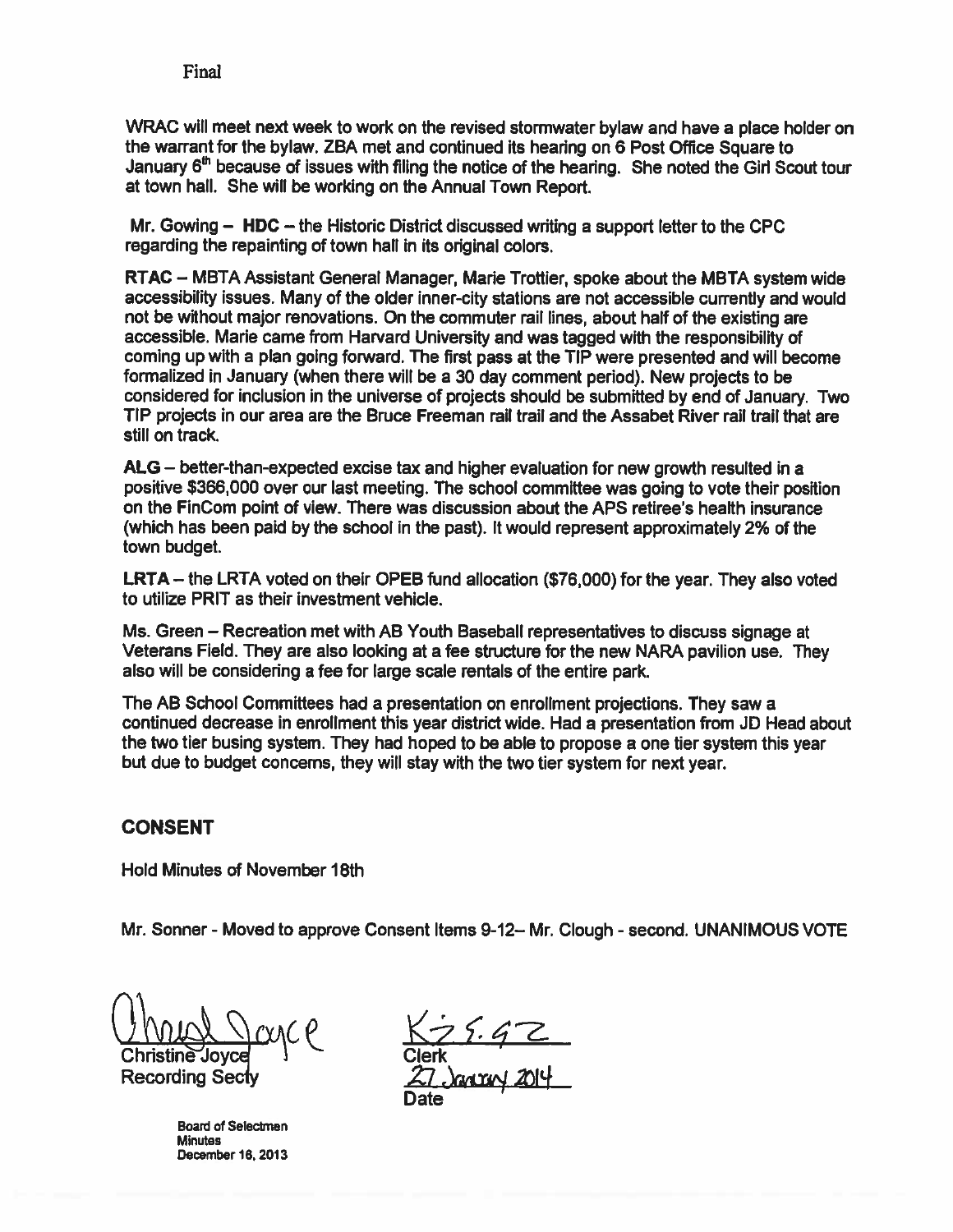# BOARD OF SELECTMEN & SEWER COMMISSIONERS' MEETING AGENDA

Francis Faulkner Hearing Room December 16, 2013 7:00 P.M.

# I. CITIZENS' CONCERNS

# II. PUBLIC HEARINGS AND APPOINTMENTS

- 1. 7:05 CHAIRMAN'S UPDATEIOPERATIONAL MINUTE The Chairman will briefly update the Board. The Town Manager will provide <sup>a</sup> brief report.
- 2. 7:15 PANERA SITE PLAN #315113-441, 252 MAIN STREET, CONTINUANCE FROM SEPTEMBER 9, 2013 (Applicant has asked for a continuance to February 24, 2014 at 7:15 p.m.) See enclosed materials

#### 3.7:30 TOWN MANAGER WILL PRESENT HIS FY15 BUDGET

4. 8:10 CVS DRAFT SITE PLAN DECISION, AS PREPARED BY PLANNING FOR BOARD REVIEW See enclosed materials

#### SELECTMEN'S BUSINESS

- 5. ACTON COMMUNITY HOUSING COOPERATION (ACHC) RECOMMENDATIONS REGARDING THE REUSE OF THE MORRISON FARM HOUSE See enclosed materials
- 6. UPDATE ON KNOX TRAIL See enclosed materials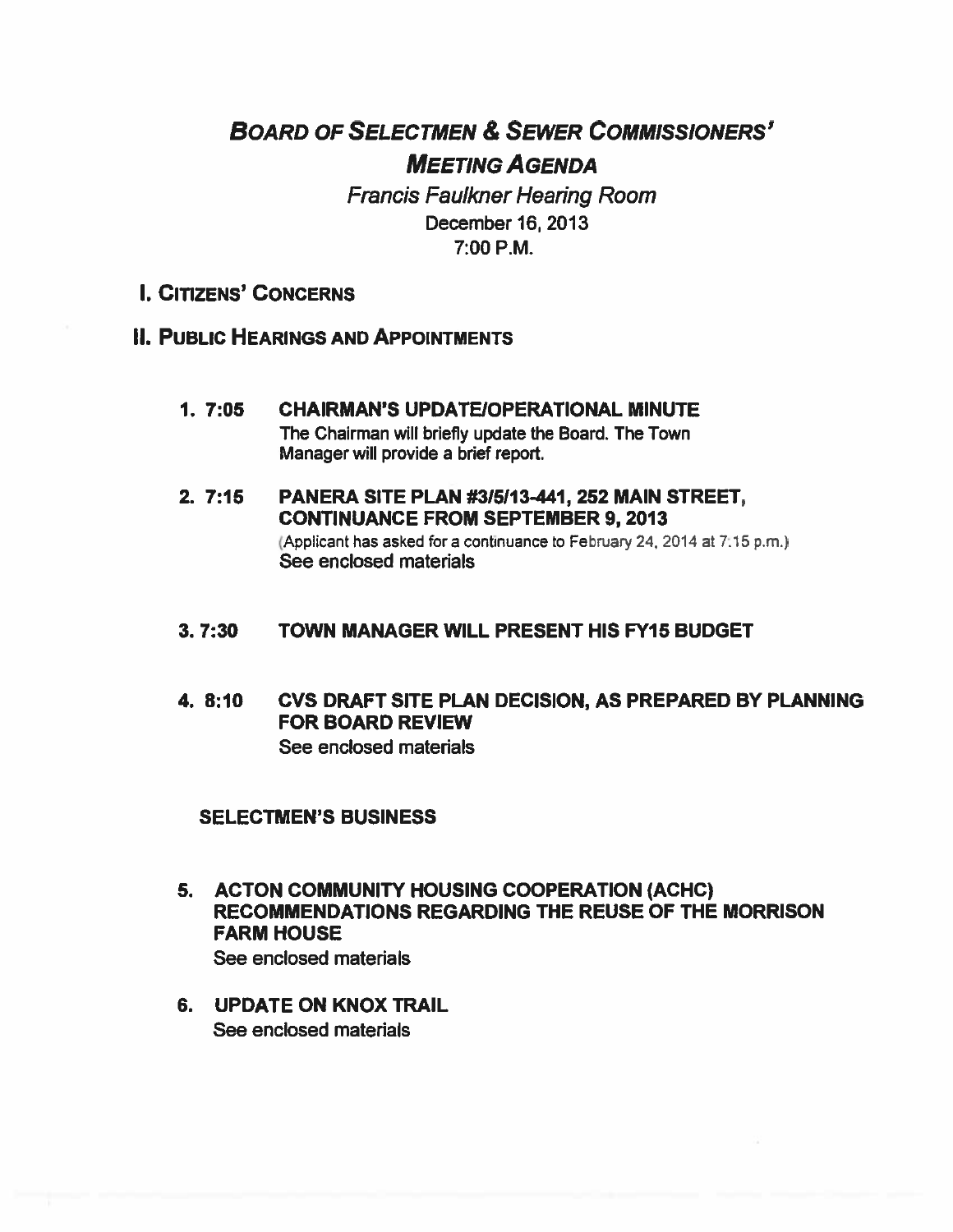7. BOARD OF SELECTMEN VOTE TO CLOSE THE ANNUAL TOWN MEETING WARRANT FOR 2014 AT THE CLOSE OF BUSINESS ON DECEMBER 31 2013

#### SELECTMEN'S REPORTS

### III. CONSENT AGENDA

- 8. ACCEPT BOARD OF SELECTMEN MINUTES, NOVEMBER 18, 2013 See enclosed materials
- 9. ACCEPT GIFT, NATURAL RESOURCES DEPARTMENT See enclosed <sup>a</sup> gift of \$839.99 from Ed Russell for the cost of lumber and hardware used to construct <sup>a</sup> series of boardwalks in the Guggins Brook Conservation Land
- 10. COMMITTEE APPOINTMENTS, LAND STEWARDSHIP COMMITTEE, JASON TEMPLE, PACY LAND, AND BOB FARRA THE ROBBINS MILL PATH See enclosed materials
- 11. DISPOSAL OF OBSOLETE MATERIALS, MEMORIAL LIBRARY See enclosed materials
- 12. REQUEST FROM GREAT ROAD PUB AND GRILLE TO BE ALLOWED TO BE OPEN UNTIL 1:00 A.M. ON NEW YEAR'S EVE See enclosed materials

#### EXECUTIVE SESSION

None

#### ADDITIONAL INFORMATION

See enclosed correspondence that is strictly informational and requires

no Board action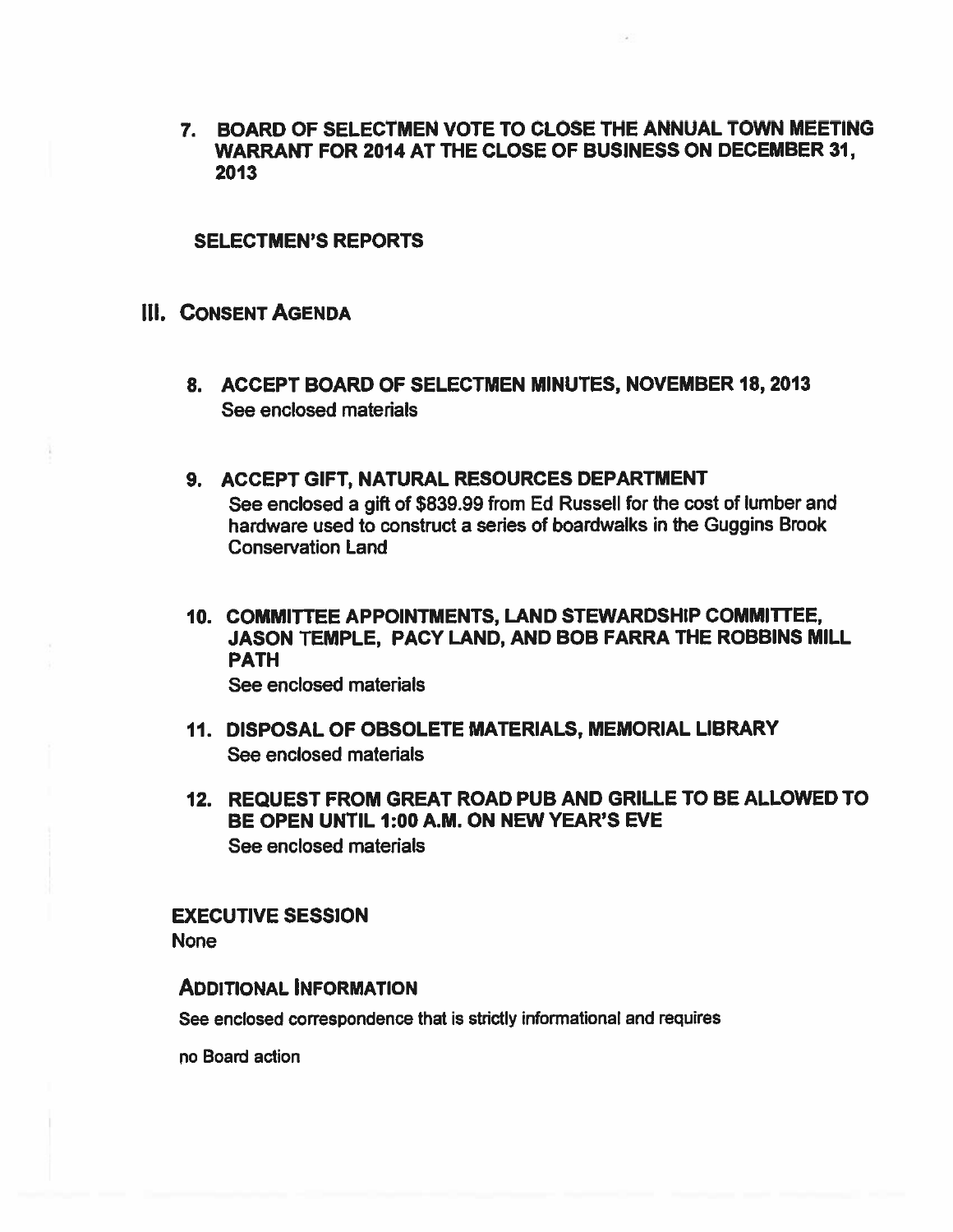# FUTURE AGENDAS

To facilitate scheduling for interested parties, the following items are scheduled for discussion on future agendas. This is not <sup>a</sup> complete agenda

JANUARY 6 JANUARY 27

Site Plan continued from November 18, 2013 Not Your Average Joe's Liquor License Violation 11/12)13-445 848 Math Street — Wood Manufacture Site Plan 0111/12113-446 DIscovery Way —Addition Acton Memorial Library Trustees Long Range Plan

#### PENDING MINUTES PENDING COMMITTEE APPOINTMENTS

December 2

Hongyu Lio sent to VCC - Economic Development Connie Ingram — Sent To VCC — Cemetery Commissioner Vandama Sharma — interested in sustainable housing — applicant will sit in on committee's to see what she feels would be appropriate for her Interests

INTERVIEWED BY VCC

Chris Hamilton — Senior Center Study Committee Margaret Flanary— Senior Center Study Corn. Warren Richmond — Various Interests will let us know